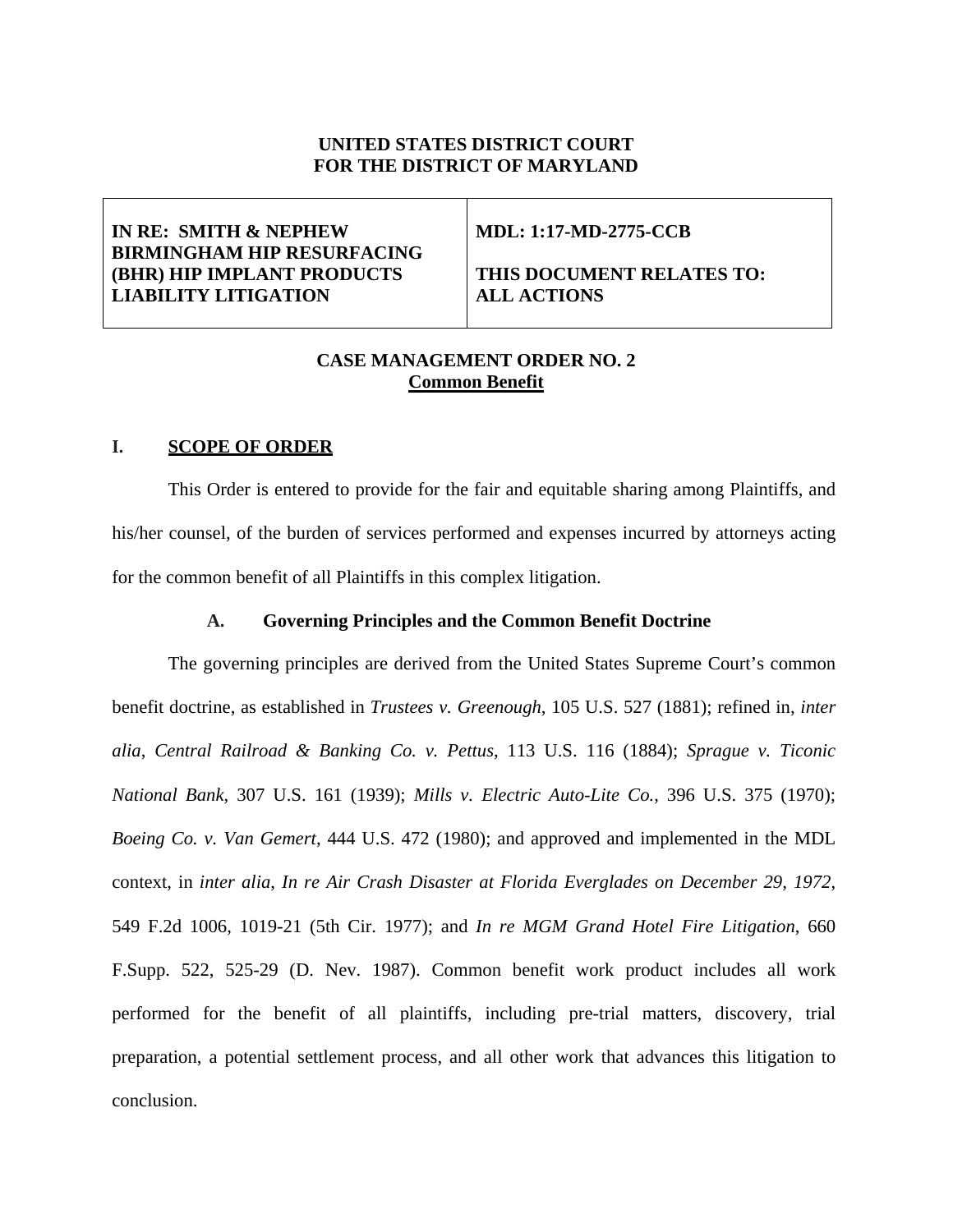#### **B. Application of this Order**

This Order applies to all cases now pending, as well as to any case later filed in, transferred to, or removed to, this Court and treated as part of the coordinated proceeding known as *In Re: Smith & Nephew Birmingham Hip Resurfacing (BHR) Hip Implant Products Liability Litigation*, MDL 2775. This Order further applies to each attorney who represents a plaintiff with a case now pending in, later filed in, transferred to, or removed to, this Court, and to each attorney who represents a plaintiff with a case filed in a state court who benefits from common benefit work prepared in the litigation.

## **C. Attorney Participation Agreement (Exhibit A)**

The Attorney Participation Agreement (hereafter "Participation Agreement"), attached hereto and incorporated herein as Exhibit A, is a voluntary agreement between plaintiffs' attorneys who have cases pending in the MDL and/or in state court. The Participation Agreement is a private and cooperative agreement between plaintiffs' attorneys only ("Participating Counsel"); and not Defendants or Defendant's counsel. Participating Counsel shall automatically include all members of Plaintiffs' Leadership Group (as designated in CMO No. 1), by virtue of his/her appointment by the Court to the Plaintiffs' Executive Committee, any State-Federal Liaisons that this Court may appoint, any other attorneys appointed to the Plaintiffs' Steering Committee, and plaintiff's attorneys who execute the Participation Agreement (Exhibit A).

All plaintiffs' attorneys who currently have cases pending in this Court shall, within 45 days of this Order, designate whether he/she is a Participating Counsel by signing the appropriate section of the Participation Agreement. Any plaintiffs' attorney who does not yet have a Smith & Nephew Birmingham Hip Resurfacing (BHR) System (hereafter "BHR") case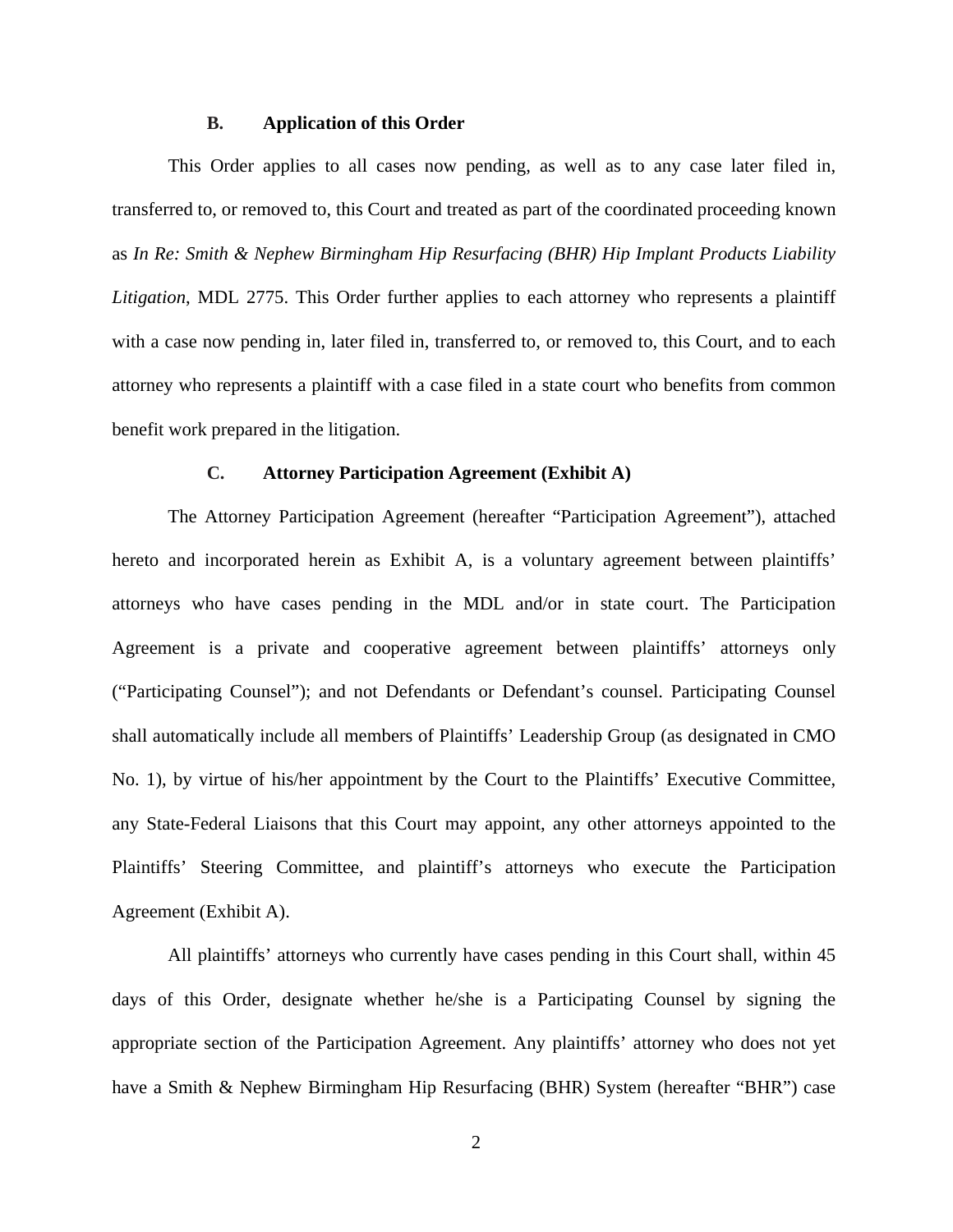filed in any federal shall sign the Participation Agreement if he/she desires to be Participating Counsel: (a) within 45 days of the date their first case is filed in or otherwise docketed in this Court via direct filing, transfer or removal; or (b) within 45 days of the date their first case is filed in any state court, if that lawyer intends to voluntarily become a Participating Counsel. Failure to execute the Participation Agreement, indicating that an attorney will be a Participating Counsel within the time frame set forth in this paragraph, may result in higher percentages for common benefit assessment as a result of such delayed participation.

All Participating Counsel with cases in this MDL, and who therefore receive the common benefit work product, shall have both their federal and state court cases assessed.

Counsel only having BHR cases filed in state court, may also receive the common benefit work product by signing the Participation Agreement.

Participating Counsel shall be entitled to receive all the common benefit work product of those counsel who have also signed the Participation Agreement. Counsel who choose not to execute the Participation Agreement are not entitled to receive common benefit work product and may be subject to an increased assessment on all BHR cases in which they have a fee interest, if they receive common benefit work product, or otherwise benefit by the work performed, by Participating Counsel.

The Court recognizes the jurisdictional rights and obligations of the state courts to conduct their state court litigation as they so determine and that the state court litigations may include counsel who are Participating Counsel. The Participation Agreement and this Order shall not be cited by a party to the Participation Agreement in any other court in support of a position that adversely impacts the jurisdictional rights and obligations of the state courts and state court Participating Counsel.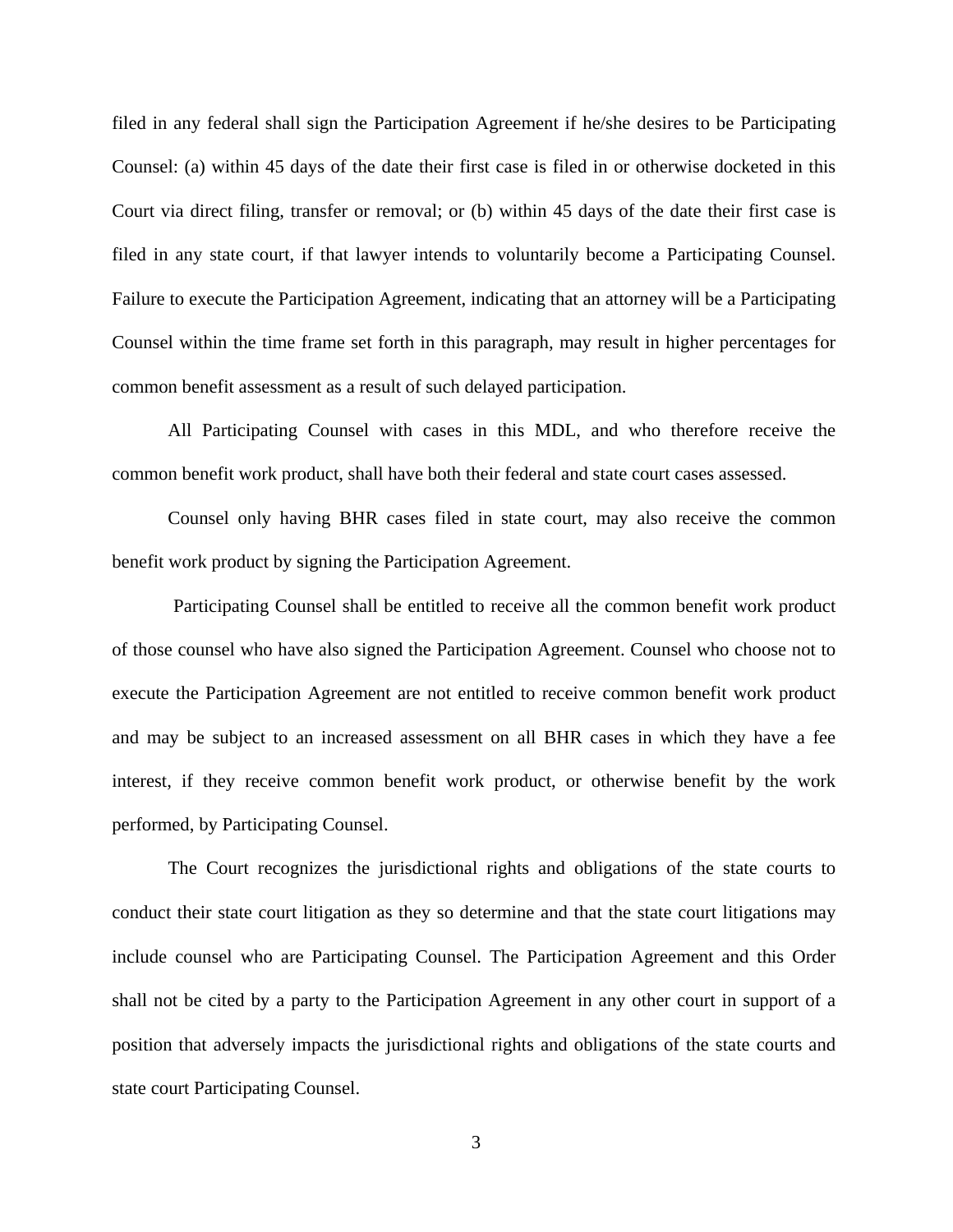#### **II. CAPITAL CONTRIBUTIONS AND COMMON BENEFIT EXPENSES**

#### **A. Capital Contributions**

In order to fund the costs of the litigation as it moves forward, Plaintiffs' Executive Committee shall be empowered to seek capital contributions from Participating Attorneys on an "as needed" basis without further order of this Court. Such contributions will be deposited into a "BHR Litigation Account" and will be considered held costs.

Should any PSC member fail to timely pay his/her contribution, that PSC member agrees that he/she shall be dismissed from the PSC without further order of this Court.

These capital contributions may be used to pay for "qualified eligible expenses", as defined below.

### **B. Qualified Expenses Eligible for Reimbursement**

In order to be eligible for reimbursement of common benefit expenses, said expenses must meet the requirements of this section and the limitations set forth in the Participation Agreement. Specifically, said expenses must be: (a) for the common benefit; (b) appropriately authorized by Leadership; (c) timely submitted within the defined limitations set forth in this Order; and (d) verified by a partner or shareholder in the submitting firm.

Time and expense submissions are to be made on the 15th of each month, beginning no later than September 15, 2017. Each submission should contain all time and expenses incurred two months pre-dating the month of the submission (*i.e.,* the September 15, 2017 submission should include all time and expenses incurred during the month of July 2017; the October submission should include all time and expenses incurred during the month of August 2017, and so on). All time and expense submissions should be accompanied by contemporaneous records.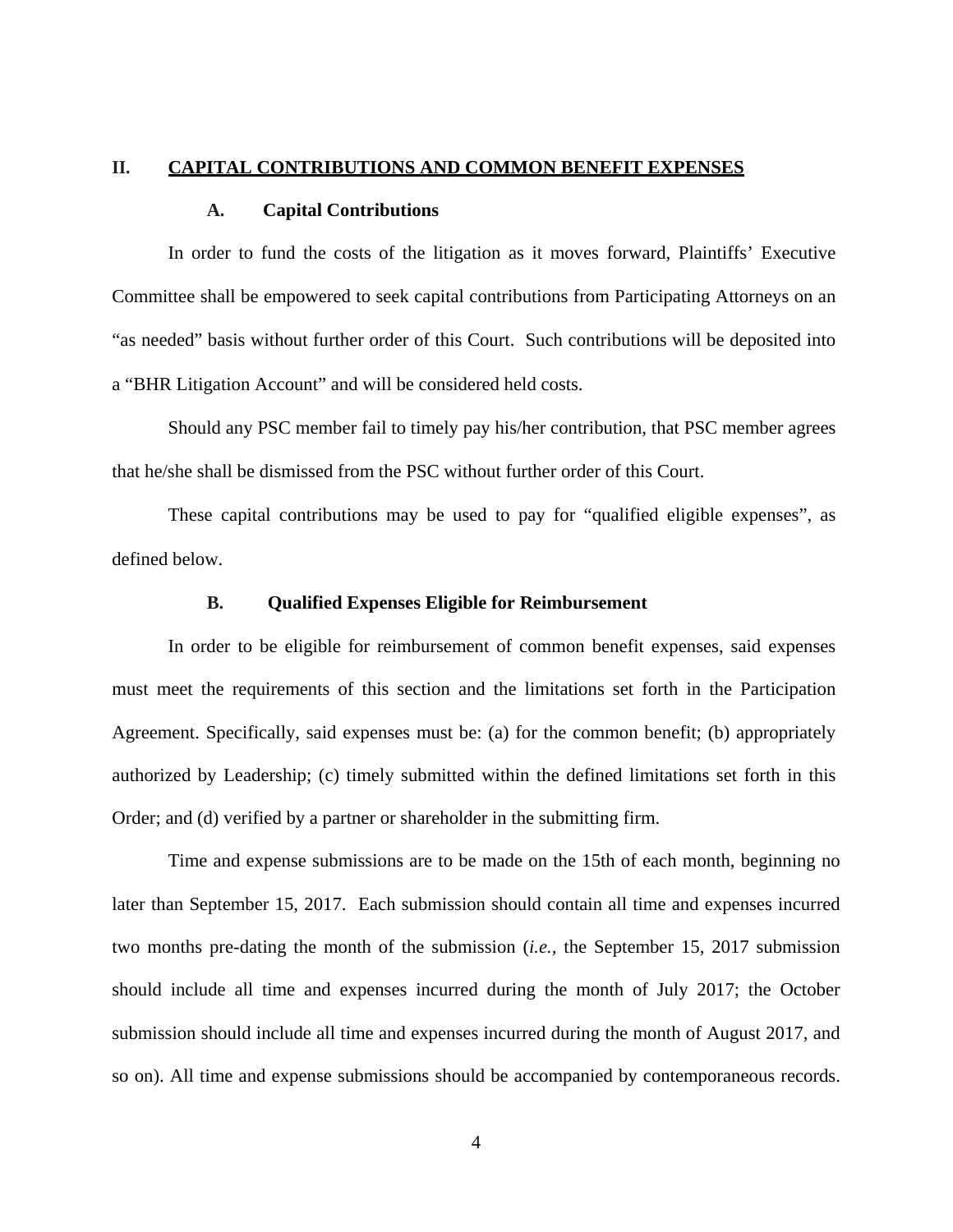Untimely submissions may be rejected.

# **C. Examples of Common Benefit Expenses**

Common Benefit Expenses may include, but are not limited to:

- 1. Capital contributions: The Court understands that the Leadership will be periodically assessing their PSC and committee members to fund an operating account to pay for shared expenses that will fund the operation of this MDL.
- 2. deposition and court reporter costs incurred for non-case specific depositions;
- 3. costs necessary for creation of a document depository, the operation and administration of the depository;
- 4. costs for the electronic storage, retrieval and searches of ESI;
- 5. certain Court filing and services costs for matters involving the MDL;
- 6. Leadership group administration matters such as meetings and conference calls;
- 7. reasonable travel expenses, including lodging and meals and expenses incurred in connections with Leadership approved meetings, events, and other common benefit tasks;
- 8. legal and accountant fees;
- 9. expert witness and consultant fees and expenses;
- 10. investigator fees and expenses;
- 11. printing, copying, coding, scanning (out of house or extraordinary firm cost);
- 12. research by outside third-party vendors / consultants / attorneys;
- 13. common witness expenses including travel;
- 14. translation costs;
- 15. bank or financial institution charges, provided that all such work was conducted for the Common Benefit of Plaintiffs; and
- 16. Special master and/or mediator charges.

# **D. Expenses Limitations**

**1. Travel Limitations**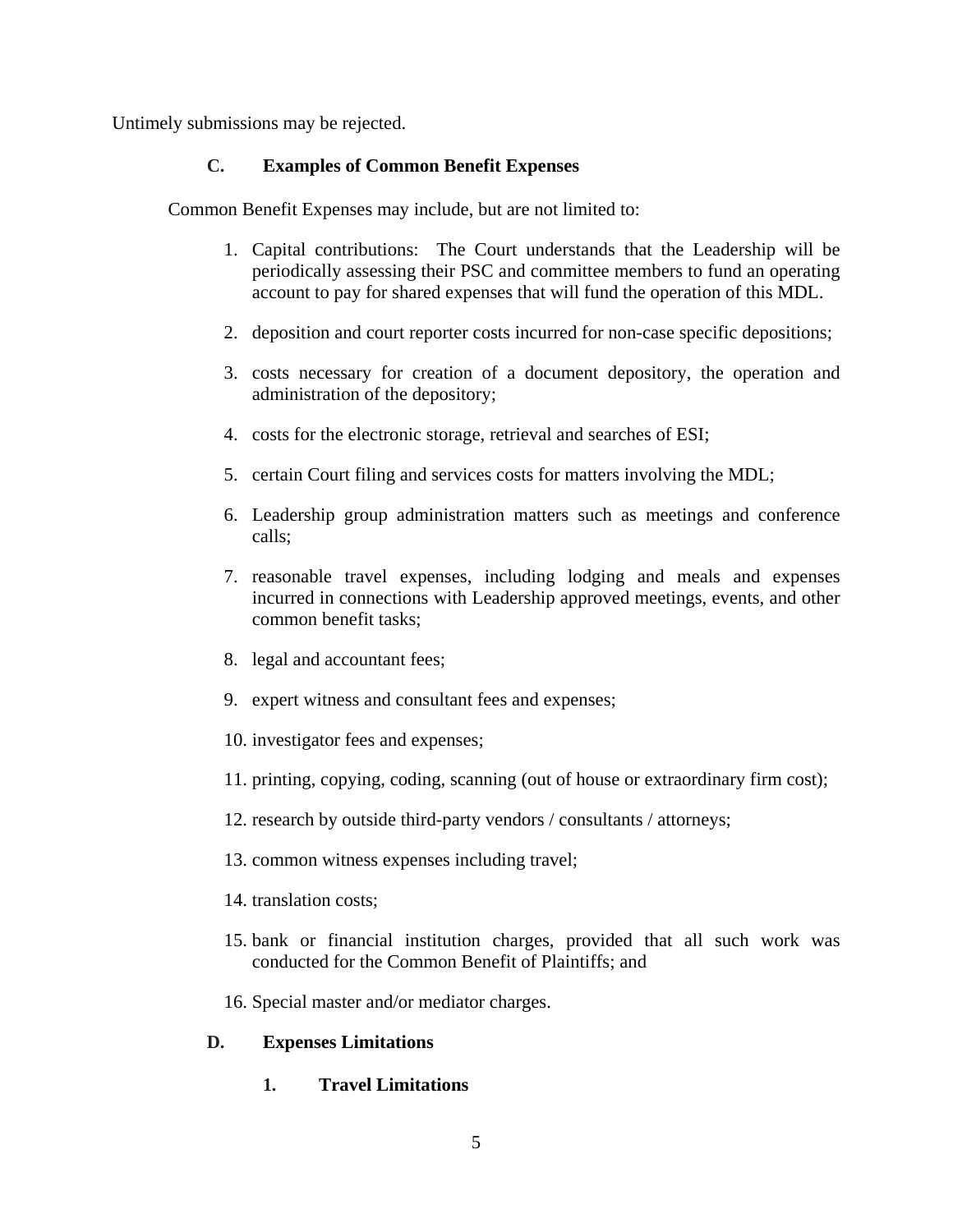Except in extraordinary circumstances approved in advance by Plaintiffs' Executive Committee, all travel reimbursements are subject to the following limitations:

> i. Airfare: Only the price of a coach seat for a reasonable itinerary will be eligible for reimbursement. First Class Airfare will *not* be fully reimbursed, except for international flights, which requires prior approval by Plaintiffs' Executive Committee to be considered for reimbursement. Use of a private aircraft will not be reimbursed. If First Class Airfare is used on domestic flights, then the difference between the First Class Airfare must be shown on the travel reimbursement form, and only the equivalent coach fare will be reimbursed.

> ii. Hotel: Hotel room charges for the average available room rate of a business hotel, including the Hyatt, Westin, and Marriott hotels, in the city in which the stay occurred will be eligible for reimbursement. Luxury hotels will not be fully reimbursed but will be reimbursed at the average available rate of a business hotel (rate at Hyatt, Hilton, Sheraton, Westin, and/or Marriott must be documented).

iii. Meals: Meal expenses must be reasonable.

iv. Cash Expenses: Miscellaneous cash expenses for which receipts generally are not available (tips, luggage handling, pay telephone, etc.) will be eligible for reimbursement up to \$50.00 per trip, as long as the expenses are properly itemized.

v. Rental Automobiles: Luxury automobile rentals will not be eligible for full reimbursement, unless only luxury automobiles were available. If luxury automobiles are selected when non-luxury vehicles are available, then the difference between the luxury and non-luxury vehicle rates must be shown on the travel reimbursement form, and only the non-luxury rate may be claimed, unless such larger sized vehicle is needed to accommodate several counsel.

vi. Mileage: Mileage claims must be documented by stating origination point, destination, total actual miles for each trip, and the rate per mile paid by the member's firm. The maximum allowable rate will be the maximum rate allowed by the IRS (currently 53.5 cents per mile).

# **2. Non-Travel Limitations**

- i. Shipping, Courier, and Delivery Charges: All claimed expenses must be documented with bills showing the sender, origin of the package, recipient, and destination of the package.
- ii. Postage Charges: A contemporaneous postage log or other supporting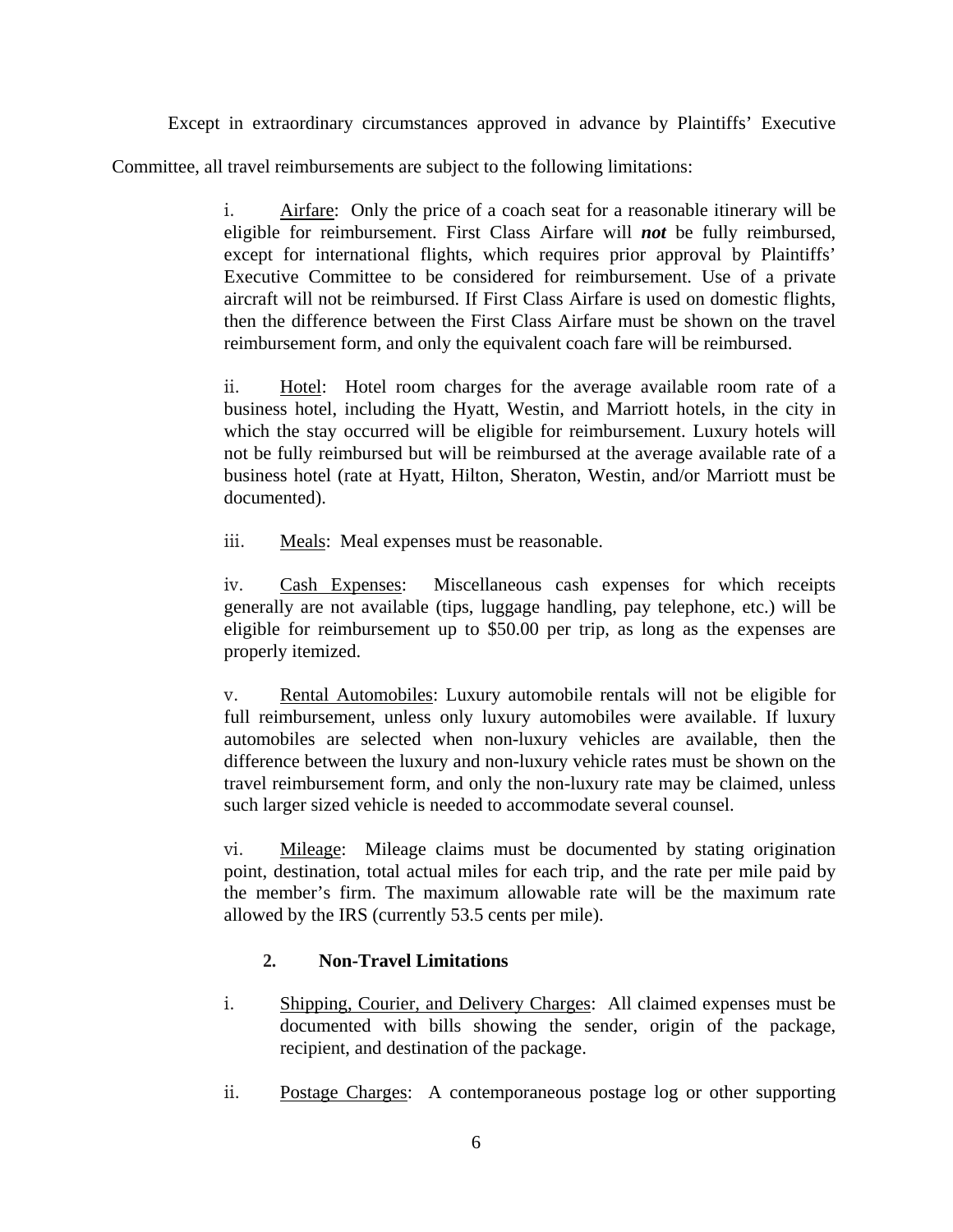documentation must be maintained and submitted. Postage charges are to be reported at actual cost.

- iii. In-House Photocopy: A contemporaneous photocopy log or other supporting documentation must be maintained and submitted. The maximum copy charge is  $15¢$  per page.
- iv. Computerized Research Lexis/Westlaw: Claims for Lexis or Westlaw, and other computerized legal research expenses will be reimbursed at \$100 per hour with supporting documentation of actual time used.

# **E. Shared and Held Common Benefit Costs**

#### **1. Shared Costs**

"Shared Costs" are costs incurred for the common benefit of the litigation. Shared Costs are costs that will be paid out of a "BHR Litigation Account" established by Leadership, and be funded by periodic capital contributions as described above. Shared Costs eligible for reimbursement will include, but will not be limited to: expert witness fees, conference costs, maintaining the virtual document depository, vendor bills, and other such items necessary for the day-to-day running of the litigation. All Shared Costs must be approved by Leadership prior to payment, and shall be paid timely as they are incurred.

## **2. Held Costs**

"Held Costs" are expenses that will be carried by each law firm, and reimbursed from the S&N BHR Common Benefit Account (as defined below). Held Costs can also include reasonable, unreimbursed and authorized Shared Costs. Held Costs are those that do not fall into the above Shared Costs categories but are incurred for the benefit of all Plaintiffs, in general. Examples of Held Costs include, but are not limited to, the expenses and costs associated with: airfare; lodging and meals at depositions; ancillary costs attendant to meetings with expert witnesses; and costs attendant to participating in Court hearings for common benefit work. All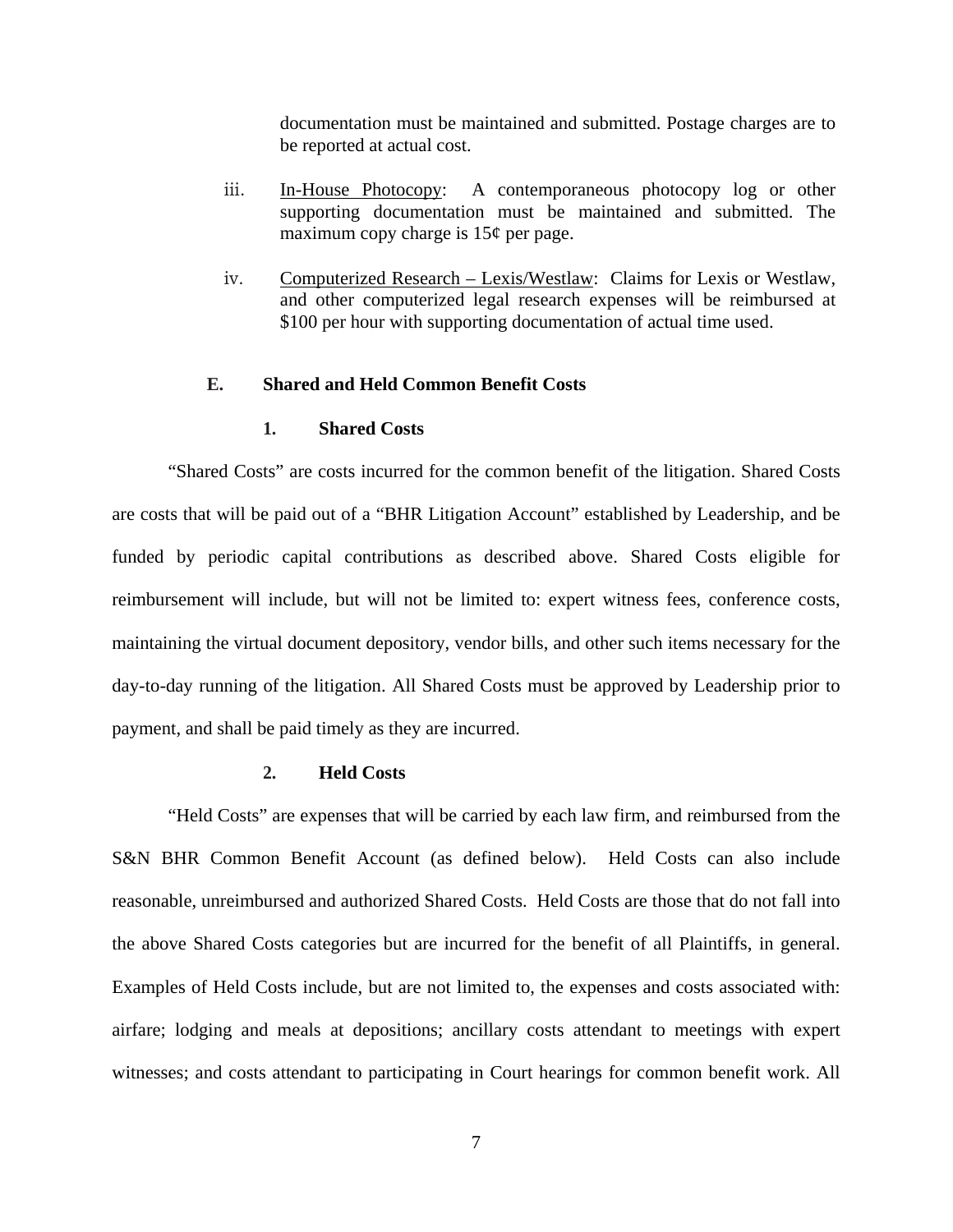expenses of a substantial nature that meet these requirements and fall under the following categories shall be considered Held Costs and qualify to be submitted for consideration by Leadership and the Court for future reimbursement from the S&N BHR Common Benefit Account, or such other account, as may be appropriate. No specific client-related expenses shall be considered as Held Costs except, expenses incurred for the common benefit as part of the bellwether trial process in the MDL. Those expenses may be considered for treatment as Held Costs.

## **3. Authorization and Submission**

The Participation Agreement sets forth the guidelines for authorizing and submitting expenses for the common benefit which shall be followed.

## **F. Verification**

The forms detailing expenses shall be certified by a partner in each firm attesting to the accuracy of the submissions. Attorneys shall keep receipts for all expenses. Credit card receipts are an appropriate form of verification, except for hotels and meals, unless accompanied by a declaration from counsel that the expenses were for the common benefit. For hotels and meals, the actual hotel invoice and meal receipt must be submitted.

## **III. COMMON BENEFIT WORK**

#### **A. Qualified Common Benefit Work Eligible for Reimbursement**

Only Participating Counsel are eligible for reimbursement for time and efforts expended for the common benefit. Participating Counsel shall be eligible for reimbursement for time and efforts expended for common benefit work if said time and efforts are: (a) for the common benefit; (b) appropriately authorized by Leadership; (c) timely submitted; and (d) verified by a partner or shareholder in the submitting firm.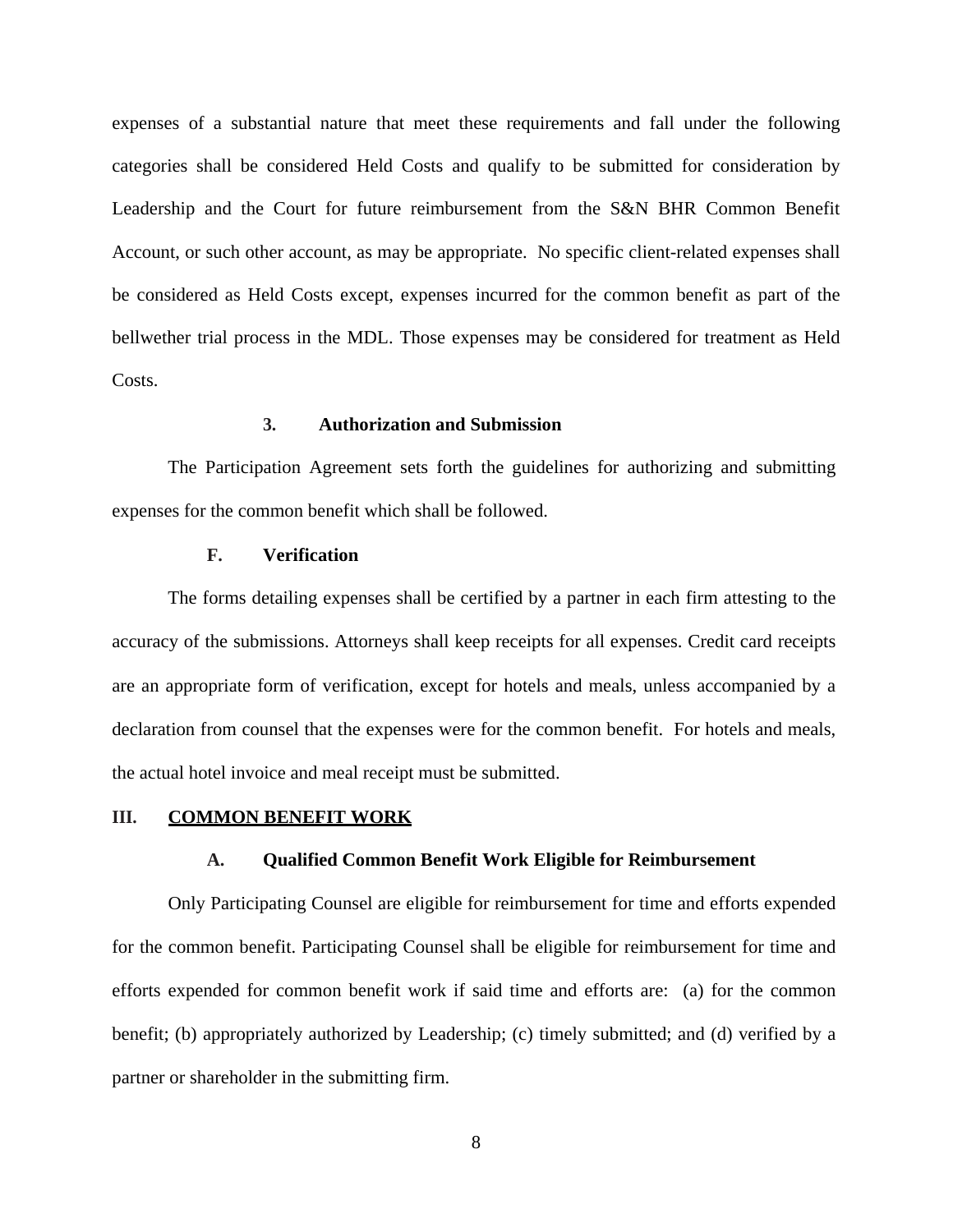#### **B. Compensable Common Benefit Work Defined**

"Common Benefit Work" shall include only work specifically assigned, or approved, by Leadership. As the litigation progresses, and common benefit work product continues to be generated, the Plaintiffs' Executive Committee may assign Participating Counsel with common benefit work. Examples of common benefit work include, but are not limited to: maintenance and working in the document depository; document review and coding; expert retention and development authorized by Plaintiffs' Executive Committee; preparing for and conducting authorized depositions of Defendants, third-party witnesses, and experts; and activities associated with preparation for trial and the trial of any cases designated as "common benefit trials" by Plaintiffs' Executive Committee.

# **IV. PLAINTIFFS' COMMON BENEFIT ACCOUNT**

## **A. Establishing the Fund**

At an appropriate time, Plaintiffs' Executive Committee will direct the establishment of the "S&N BHR Common Benefit Account" (hereafter "Account"). The Account will be held subject to the direction of this Court.

## **B. Payments into the Fee and Expense Fund**

## **1. General Standards**

All Plaintiffs and their attorneys who are subject to this Order and who agree to settle, compromise, dismiss, or reduce the amount of a claim, with or without trial, recover a judgment for monetary damages or other monetary relief, including such compensatory and punitive damages, with respect to Smith & Nephew Birmingham Hip Resurfacing (BHR) System claims, are subject to an assessment of the gross monetary recovery, as provided herein.

## **2. Gross Monetary Recovery**

9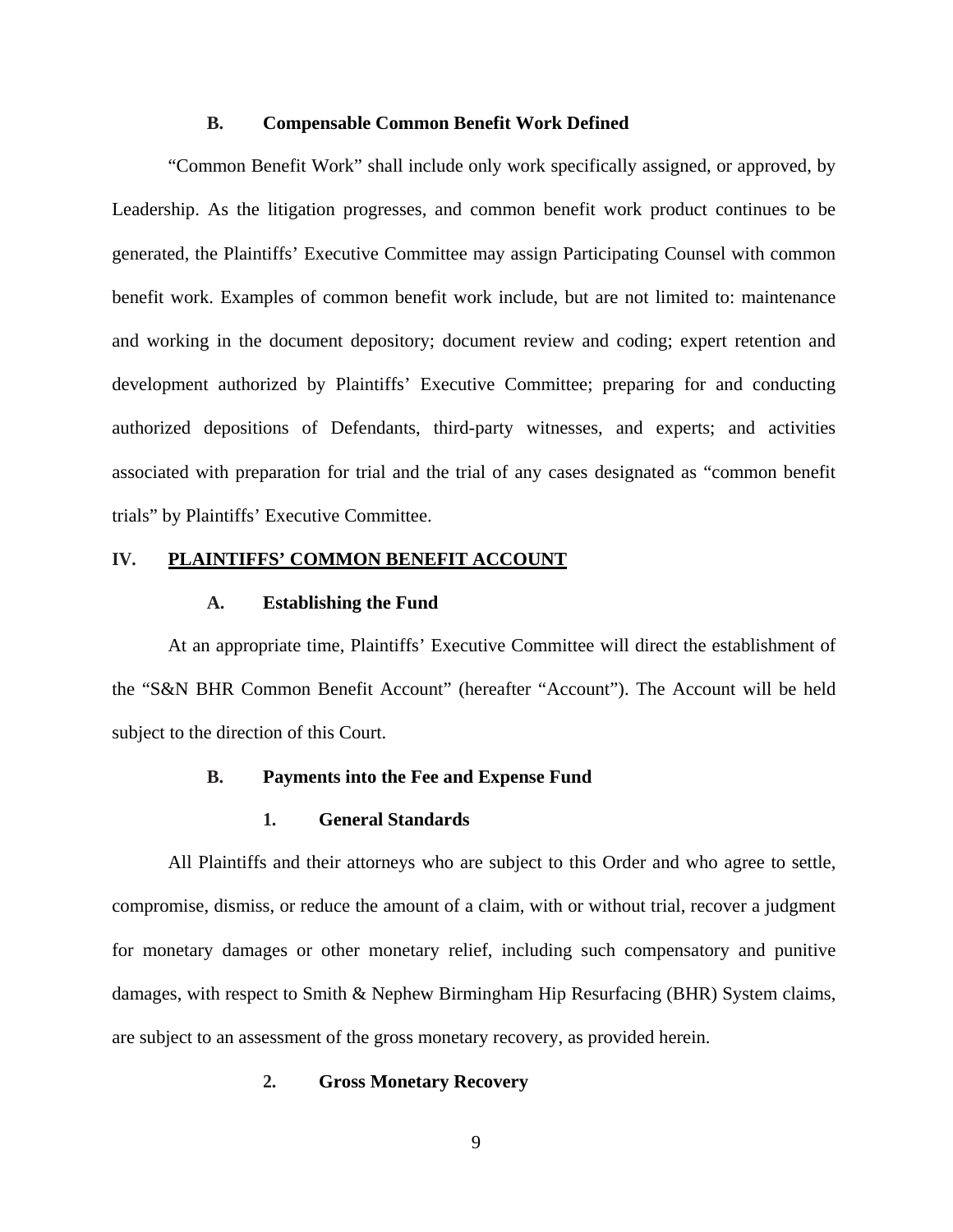Gross monetary recovery includes all amounts paid to Plaintiffs' counsel by Defendants through a settlement or pursuant to a judgment. In measuring the "gross monetary recovery," the parties are to (a) exclude court costs that are to be paid by Defendant; (b) include any payments to be made by Defendant on an intervention asserted by third-parties, such as to physicians, hospitals, or other healthcare providers in subrogation related to treatment of a plaintiff, and any governmental liens or obligations (e.g., Medicare/Medicaid); and (c) include the present value of any fixed and certain payments to be made in the future. The assessment shall apply to all plaintiffs' attorneys whose cases are subject to this Order, whether as sole counsel or co-counsel, including cases pending in the MDL, pending in state court, unfiled, or tolled.

## **3. Assessment Amount**

The assessment amount will be a total of seven percent (7%) of the gross monetary recovery for timely submitted Participation Agreements. Of that amount, five percent (5%) shall be deducted from the attorneys' fees and two percent (2%) from the clients' shares of the gross monetary recovery. Leadership estimates that the 2% held back from the clients' share will provide necessary funding for the expenses and costs associated with common benefit work.

These proposed assessment amounts are provisional and are subject to Court review and approval, upon petition by Plaintiffs' Leadership, or upon its own initiative. Leadership may seek a reallocation of the total assessment between fees and expenses from the Court at the time the application for disbursement is made, or for modifications of the assessment amount, for good cause shown. Otherwise, the common benefit assessment will represent a hold back (*In re Zyprexa Prods. Liab. Litig*. 267 F.Supp.2d 256 (E.D.N.Y. 2006) and shall not be altered.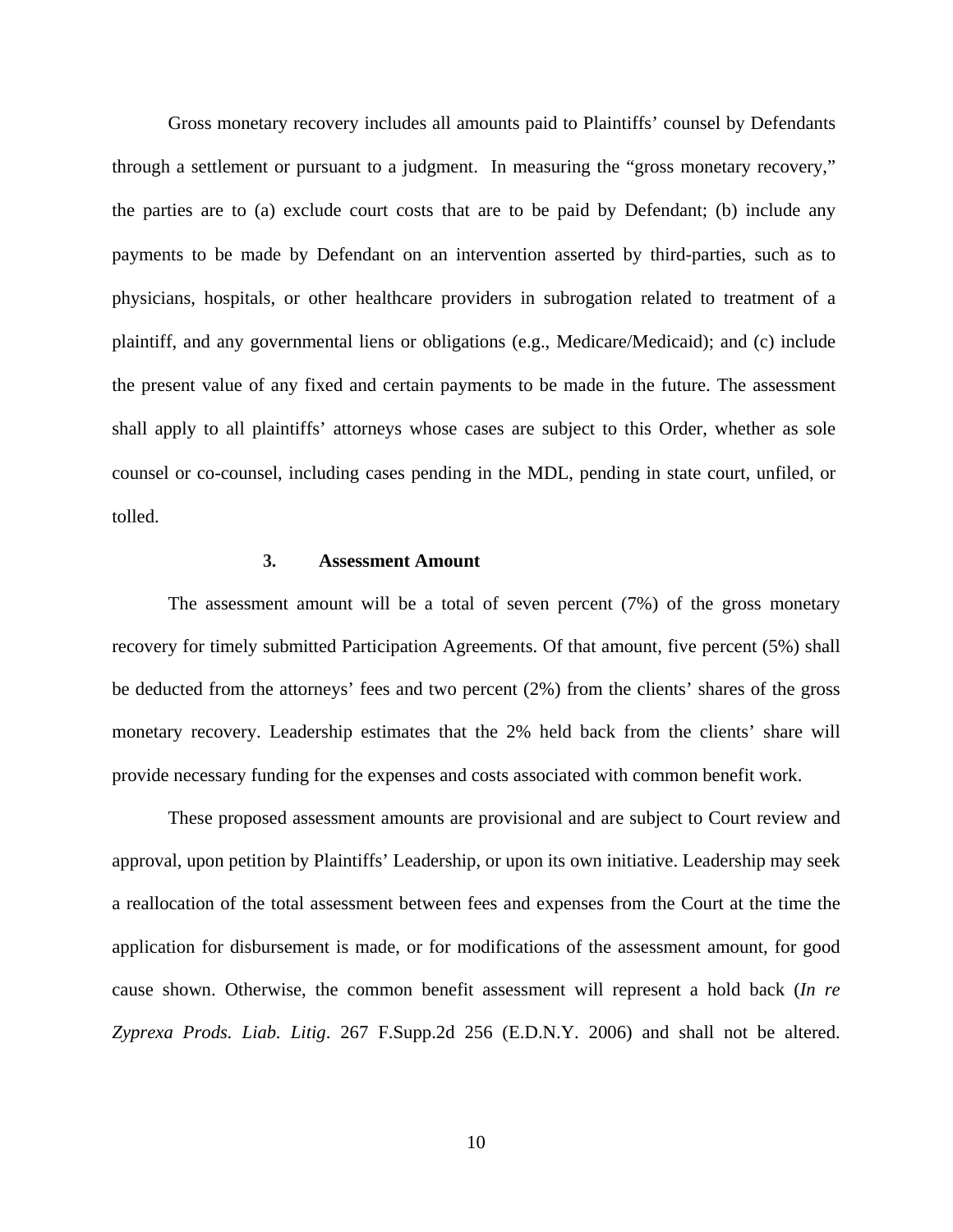However, if any counsel fails to execute the Participation Agreement timely, such counsel and members of his/her firm may be subject to an increased assessment.

Upon Motion and further MDL Orders, this Court shall address matters concerning: the establishment of the Account as the repository for common benefit funds; the appointment of an administrator of said Account; the administration of said Account; applications for reimbursement from the Account; and other related matters.

#### **4. Defendant Obligations**

Plaintiffs' Liaison Counsel shall provide Defendant's counsel and the Court, or its designee, with a list of cases and/or counsel who have entered into written agreements with the PEC and PSC by executing the Participation Agreement. This same list shall be made available to all plaintiffs' counsel with cases pending in this MDL, as well as any other plaintiffs' counsel who signs the Participation Agreement, upon request. In the event there is a dispute as to whether a case should be on the list, Plaintiffs' Executive Committee shall seek to informally resolve the matter with the particular plaintiff's counsel, and if that is unsuccessful, upon motion to the Court.

Defendant and its counsel shall not distribute any settlement proceeds to any plaintiff's counsel in this MDL or to any other plaintiff's counsel to whom this Order applies, per the preceding paragraph (or directly to any plaintiff), until after: (1) Defendant's counsel notifies Plaintiffs' Liaison Counsel, in writing, of the existence of a settlement and the name of the individual plaintiff's attorney (without disclosing the amount of the settlement); and (2) Plaintiffs' Liaison Counsel has advised Defendant's counsel, in writing, whether or not the individual plaintiff's attorney's case(s) is/are subject to an assessment, and the amount (stated as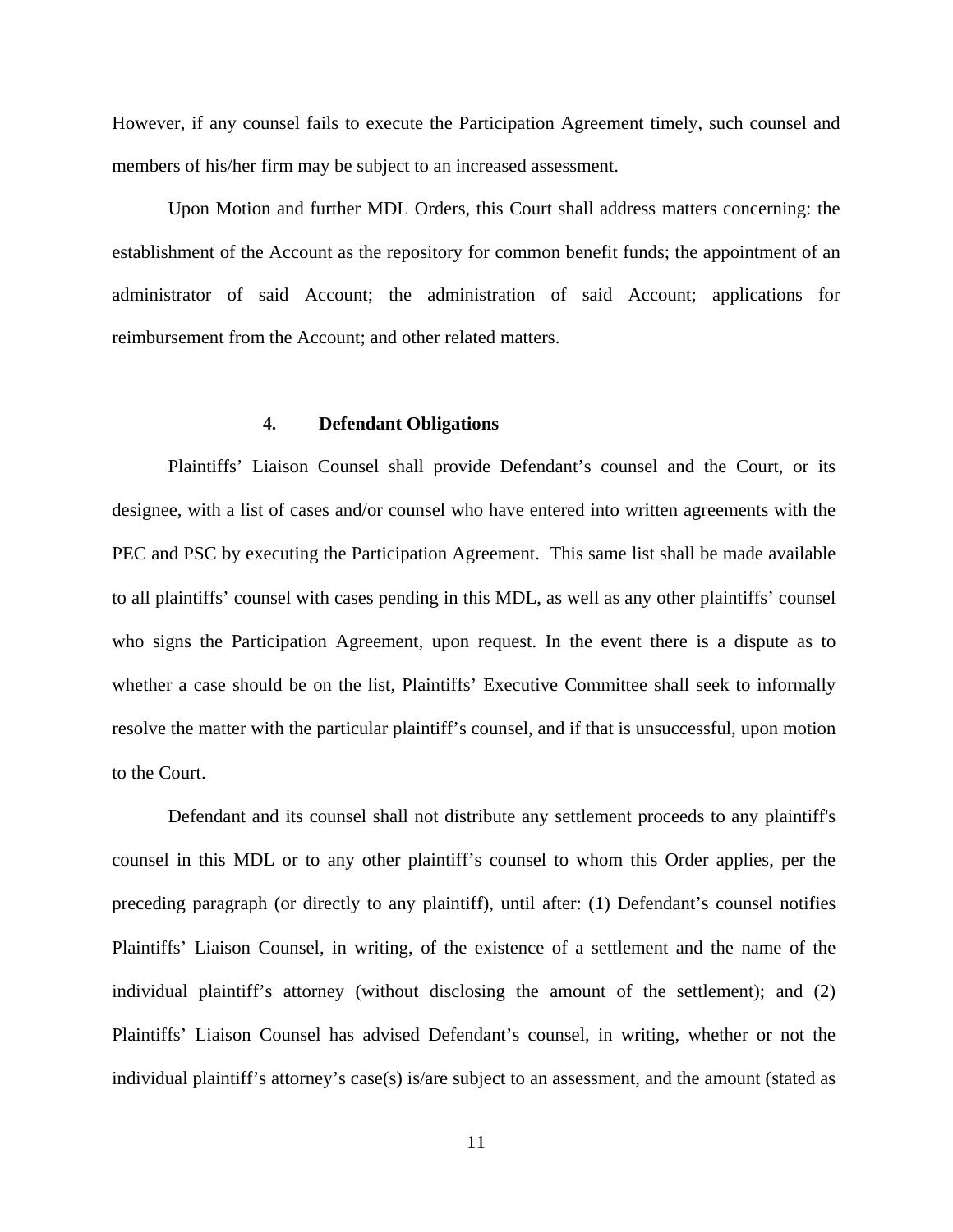a percentage of the recovery) of the assessment, pursuant to this Order. Plaintiffs' Liaison Counsel shall share this information with Plaintiffs' Executive Committee, who shall otherwise keep this information confidential. For cases subject to an assessment, Defendant is directed to withhold an assessment from any and all amounts paid to Plaintiffs and their counsel, and to pay the assessment directly into the Account as a credit against the settlement or judgment. No orders of dismissal of any Plaintiff's claim, subject to this Order, shall be entered unless accompanied by a certificate of Plaintiff's and Defendant's counsel that the assessment, if applicable, will be withheld and will be deposited into the Account at the same time the settlement proceeds are paid to settling counsel. If, for any reason, the assessment is not or has not been so withheld, Plaintiff and his/her counsel are jointly responsible for promptly paying the assessment into the Account.

A Court approved Certified Public Accountant (CPA), and/or the PSC, shall provide, at least quarterly, to the Court or its designee, notice of the names and docket numbers of the cases for which an assessment has been paid into the Account since the last such report. A report is not due if there are no payments made into the Account by Defendant during that quarter. Details of any individual settlement agreement, individual settlement amount, and individual amounts deposited into escrow shall be confidential and shall not be disclosed by the CPA to Plaintiffs' Executive Committee, the PSC, the Court, or the Court's designee, unless the Court requests that it receive that information. Monthly statements from the CPA shall, however, be provided to Plaintiffs' Executive Committee, Plaintiffs' Liaison Counsel, and the Court, showing only the aggregate of the: monthly deposits; disbursements; interest earned; financial institution charges, if any; and current balance.

# **V. DISTRIBUTIONS**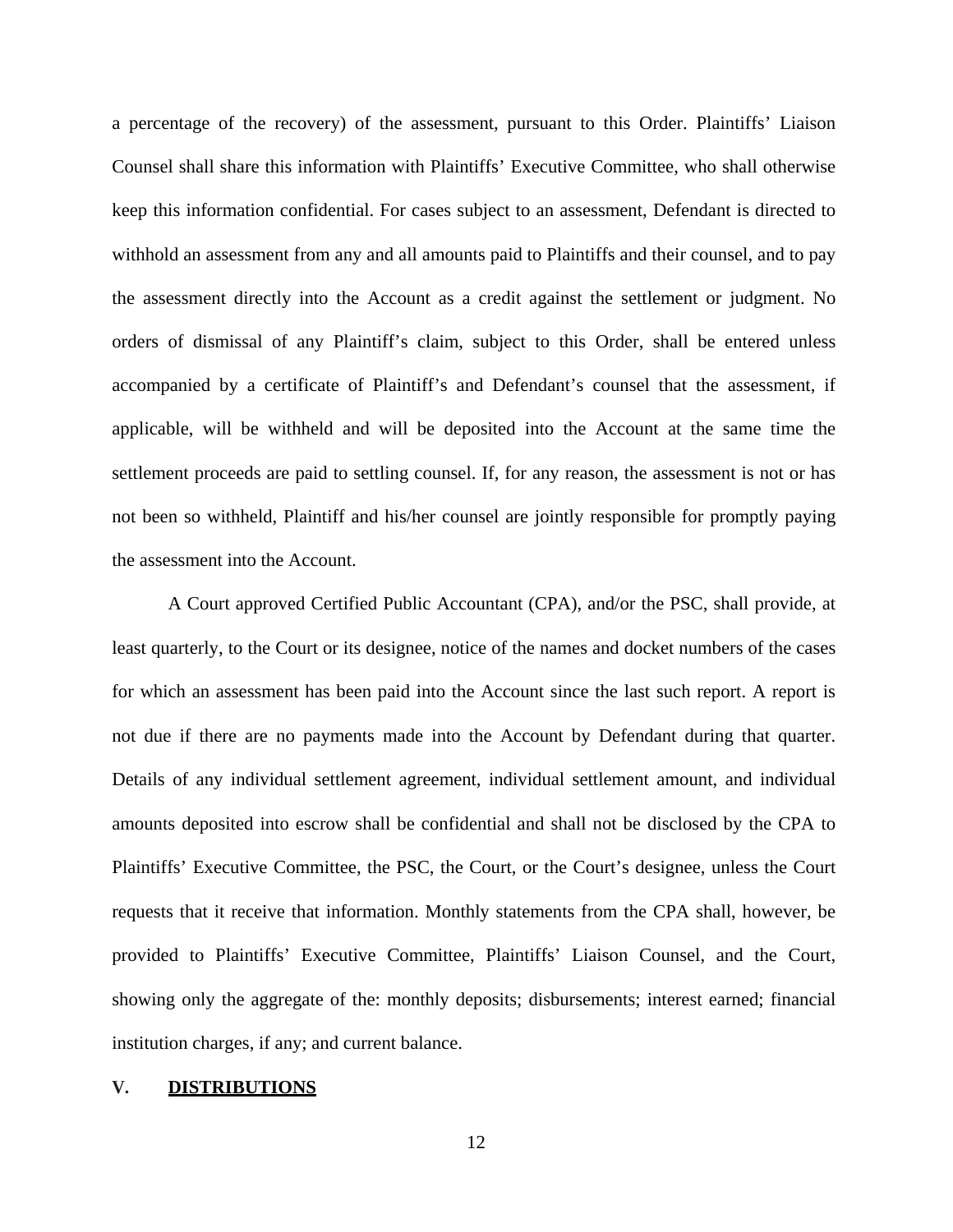#### **A. Court Approval**

The amounts deposited into the S&N BHR Common Benefit Account shall be available for distribution to Participating Counsel who have performed professional services or incurred expenses for the common benefit. No amounts will be disbursed without review and approval by the Court, or such other mechanism as the Court may order. Specifically, such sums shall be distributed only upon Order of this Court. This Court retains jurisdiction over any common benefit amount, fee award, and expense distribution.

#### **B. Application for Distribution**

Each Participating Counsel who does common benefit work has the right to present his/her claim(s) for compensation and/or reimbursement prior to any distribution approved by this Court. Any attorney who does not sign the Participation Agreement shall not be eligible to receive common benefit payments for any work performed or expenses incurred.

At the appropriate time, the Court shall request that Plaintiffs' Executive Committee provide it with recommendations for distributions to Participating Counsel who have performed common benefit work. The majority vote of the Plaintiffs' Executive Committee shall dictate the recommended distribution for common benefit work. Plaintiffs' Executive Committee shall determine, on its own, the most fair and efficient manner by which to evaluate all of the time and

13